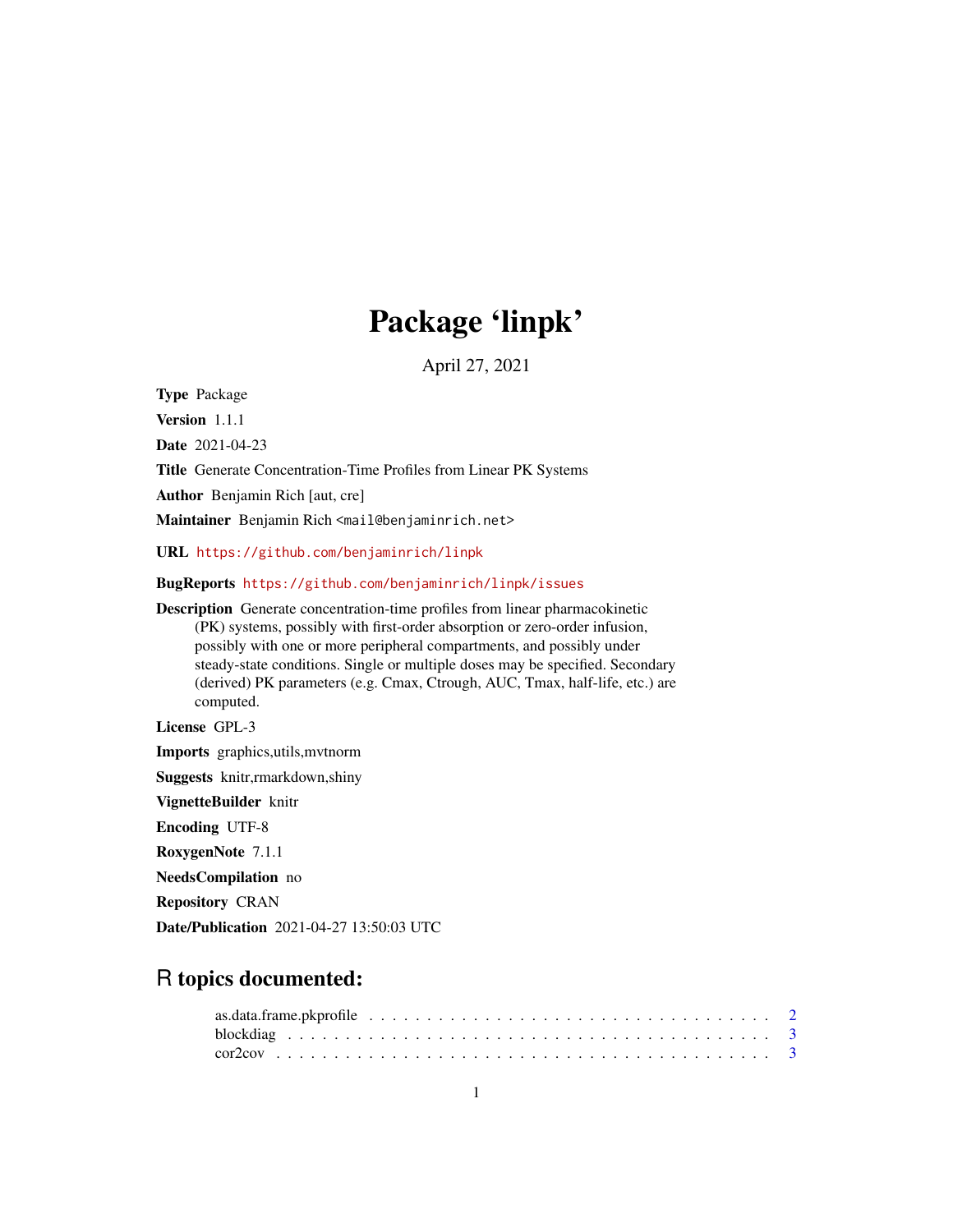<span id="page-1-0"></span>

| Index | 15 |  |
|-------|----|--|
|       |    |  |
|       |    |  |
|       |    |  |
|       |    |  |
|       |    |  |
|       |    |  |
|       |    |  |
|       |    |  |
|       |    |  |

as.data.frame.pkprofile

*Coerce a* pkprofile *to a* data.frame

# Description

Coerce a pkprofile to a data.frame

# Usage

```
## S3 method for class 'pkprofile'
as.data.frame(x, \ldots, \text{col.names} = c("time", "conc"), \text{ state} = FALSE)
```
# Arguments

|           | An object of class pkprofile.                                                            |
|-----------|------------------------------------------------------------------------------------------|
| $\ddots$  | Further arguments passed along.                                                          |
| col.names | Character vector of length 2 giving the names for the time and concentration<br>columns. |
| state.    | Include the complete state along with time and conc?                                     |

# Value

A data.frame with columns time and conc (or the names specified in col.names). If .state == TRUE, then the complete state is appended (as a matrix column).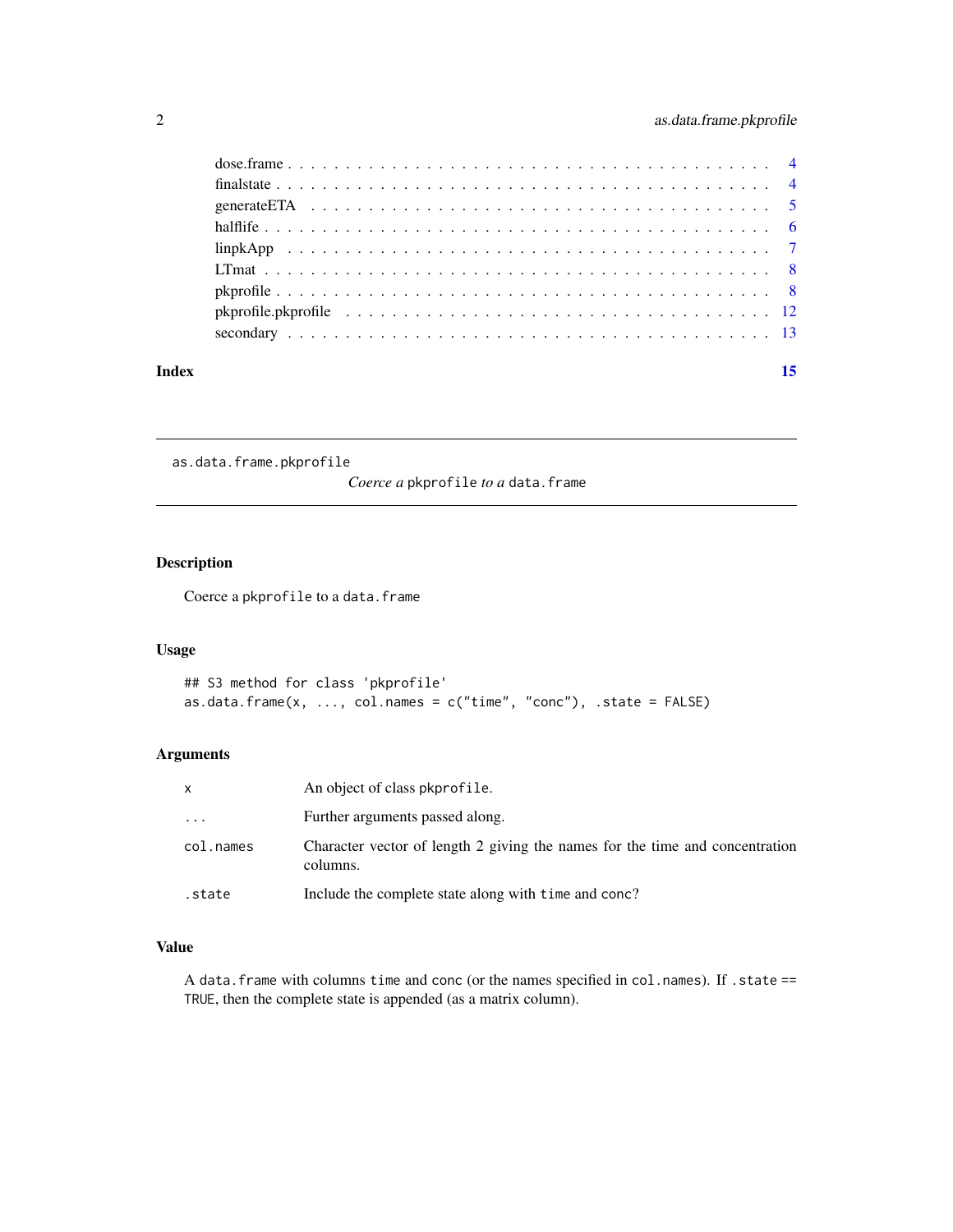<span id="page-2-1"></span><span id="page-2-0"></span>

# Description

Construct a block-diagonal matrix.

# Usage

blockdiag(...)

# Arguments

... Any number of square matrices making up the diagonal blocks of the matrix.

#### Value

A block-diagonal matrix.

# Examples

blockdiag(matrix(1, 2, 2), 2, matrix(3, 4, 4))

cor2cov *Convert from standard deviation and correlation matrix to covariance matrix.*

# Description

Convert from standard deviation and correlation matrix to covariance matrix.

# Usage

cor2cov(cor, sd)

# Arguments

| cor | A correlation matrix. If sd is missing, the diagonal entries are taken to be the |
|-----|----------------------------------------------------------------------------------|
|     | standard deviations, otherwise they are ignored.                                 |
| sd  | A vector of standard deviations (optional).                                      |

# Value

A covariance matrix.

# Examples

cor2cov(matrix(c(1, 0.5, 0.5, 1), 2, 2), 0.1)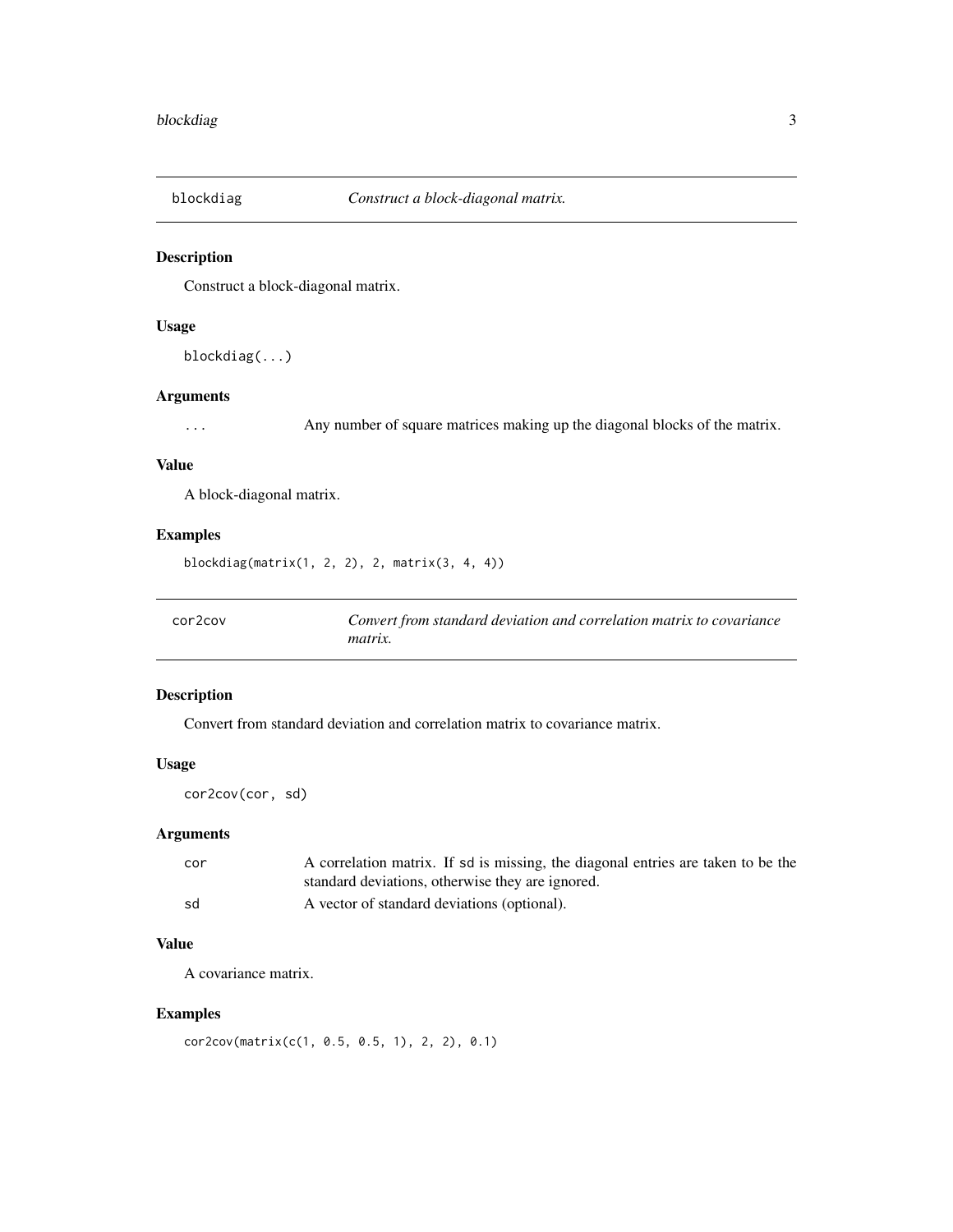<span id="page-3-0"></span>

# Description

Get the doses from a PK profile.

#### Usage

dose.frame(x)

#### Arguments

x A object of class [pkprofile](#page-7-1).

# Value

A data.frame containing the realized doses, one per row. The data.frame has all the columns described in [pkprofile](#page-7-1), except addl, since all additional doses have been expanded to individual rows. It also has a conc column with the simulated concentration at the time of the dose.

# See Also

[pkprofile](#page-7-1)

#### Examples

```
t.obs <- seq(0, 6*24, 0.5)y <- pkprofile(t.obs, cl=0.5, vc=11, ka=1.3,
    dose=list(t.dose=c(0, 24*2 + 14), amt=c(100, 50), addl=c(4, 0), ii=24))
dose.frame(y)
```
finalstate *Get the final state or time of a PK profile.*

# Description

Get the final state or time of a PK profile.

# Usage

finalstate(x)

finaltime(x)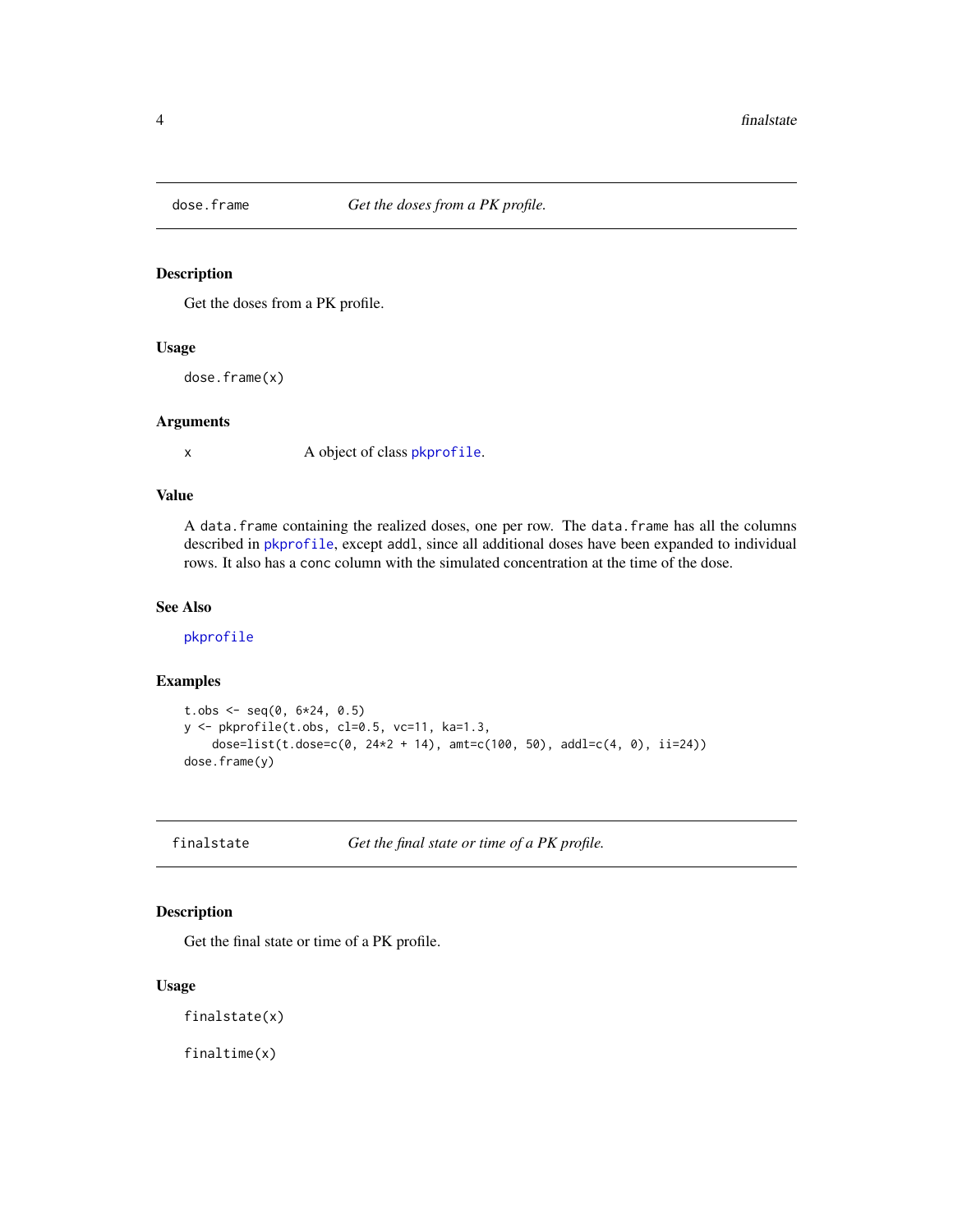# <span id="page-4-0"></span>generateETA 5

#### **Arguments**

x A object of class [pkprofile](#page-7-1).

# Value

A numeric vector containing the state of each compartment at the final observation time (finalstate), or the final observation time itself (finaltime).

#### See Also

- [pkprofile](#page-7-1) for generating a PK profile.
- [pkprofile.pkprofile](#page-11-1) for appending to an existing PK profile.

# Examples

```
# Administer a dose at time 0 and a second dose using the final state
# from the first dose (at 12h) as the initial state for the second dose.
t.obs <- seq(0, 12, 0.1)y <- pkprofile(t.obs, cl=0.25, vc=5, ka=1, dose=list(t.dose=0, amt=1))
finalstate(y)
y2 <- pkprofile(t.obs, cl=0.25, vc=5, ka=1, dose=list(t.dose=0, amt=1), initstate=finalstate(y))
plot(y, xlim=c(0, 24), ylim=c(0, max(y2)), col="blue") # First doselines(t.obs+12, y2, col="red")  # Second dose
# Add a vertical line to show where the first profile ends.
abline(v=finaltime(y), col="gray75", lty=2)
```

| generateETA | Generate individual random effects from a multivariate normal distri- |
|-------------|-----------------------------------------------------------------------|
|             | bution.                                                               |

# Description

Generate individual random effects from a multivariate normal distribution.

#### Usage

```
generateETA(
 n,
 omegaLT,
 omega = LTmat(omegaLT),
  eta.names = sprintf("ETA%d", 1:nrow(omega))
)
```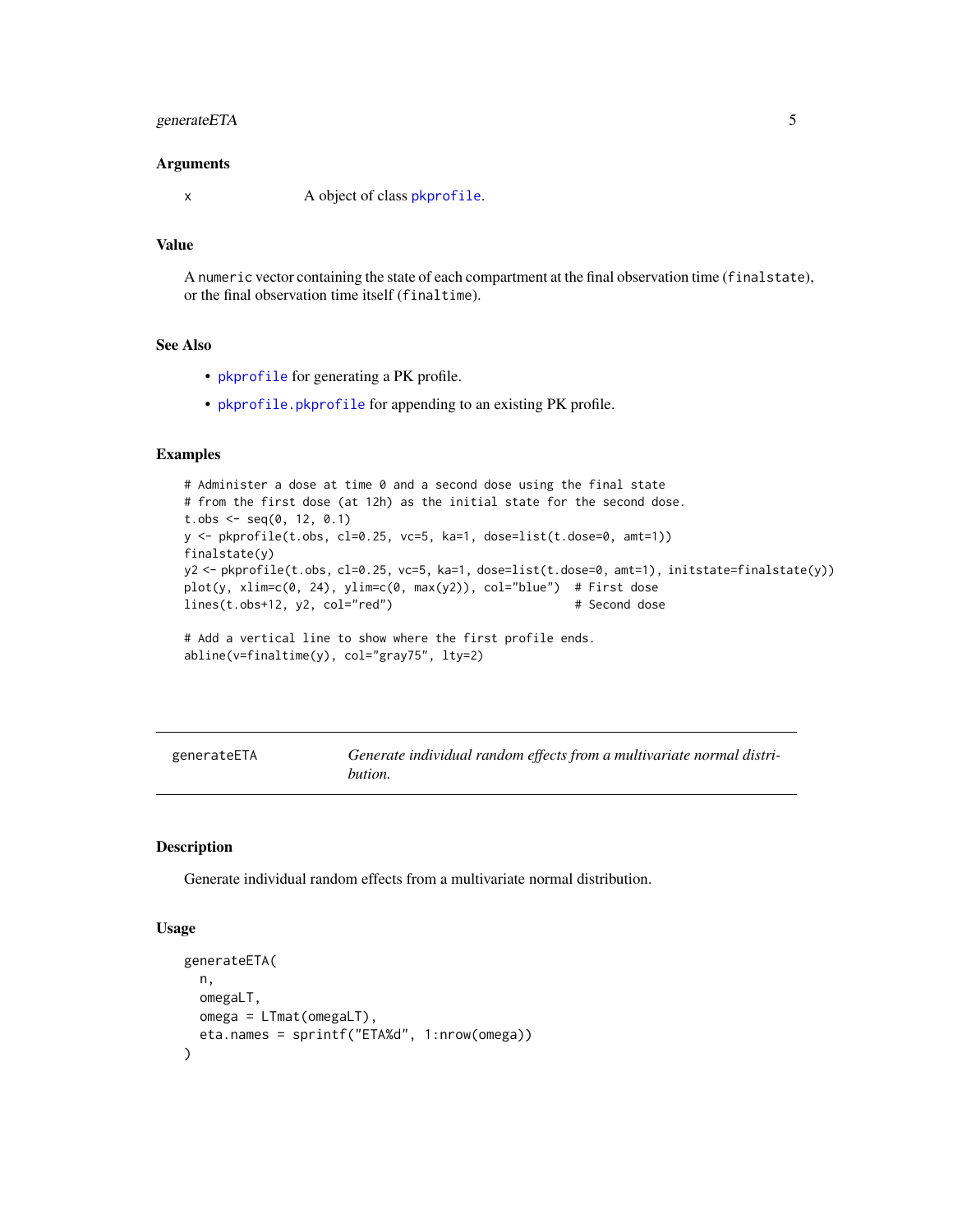#### <span id="page-5-0"></span>Arguments

| n         | The number of individuals.                                                                     |
|-----------|------------------------------------------------------------------------------------------------|
| omegaLT   | A numeric vector giving the elements of the lower triangle of the covariance<br>matrix by row. |
| omega     | The covariance matrix.                                                                         |
| eta.names | A character vector of names for each random effect.                                            |

# Value

An  $n \times p$  matrix, where each row contains the vector of random effects for one individual (p is the size of the covariance matrix).

# See Also

[LTmat](#page-7-2) [blockdiag](#page-2-1)

# Examples

omegaLT <- c(0.123, 0.045, 0.678) generateETA(10, omegaLT)

<span id="page-5-1"></span>halflife *Half-lives of a linear PK system.*

# Description

Half-lives of a linear PK system.

#### Usage

halflife(x)

# Arguments

x A object of class [pkprofile](#page-7-1).

# Value

A numeric vector containing the half-lives for the different phases of the system. The number of phases generally equal the number of compartments, plus one for the absorption phase if the system has first order absorption (i.e. if ka is specified). The values are returned sorted in ascending order, so the first corresponds to the alpha phase, the second beta, the third gamma, and so on. The absorption half-life, if present, comes last (it can also be identified by comparing it to the value of log(2)/ka).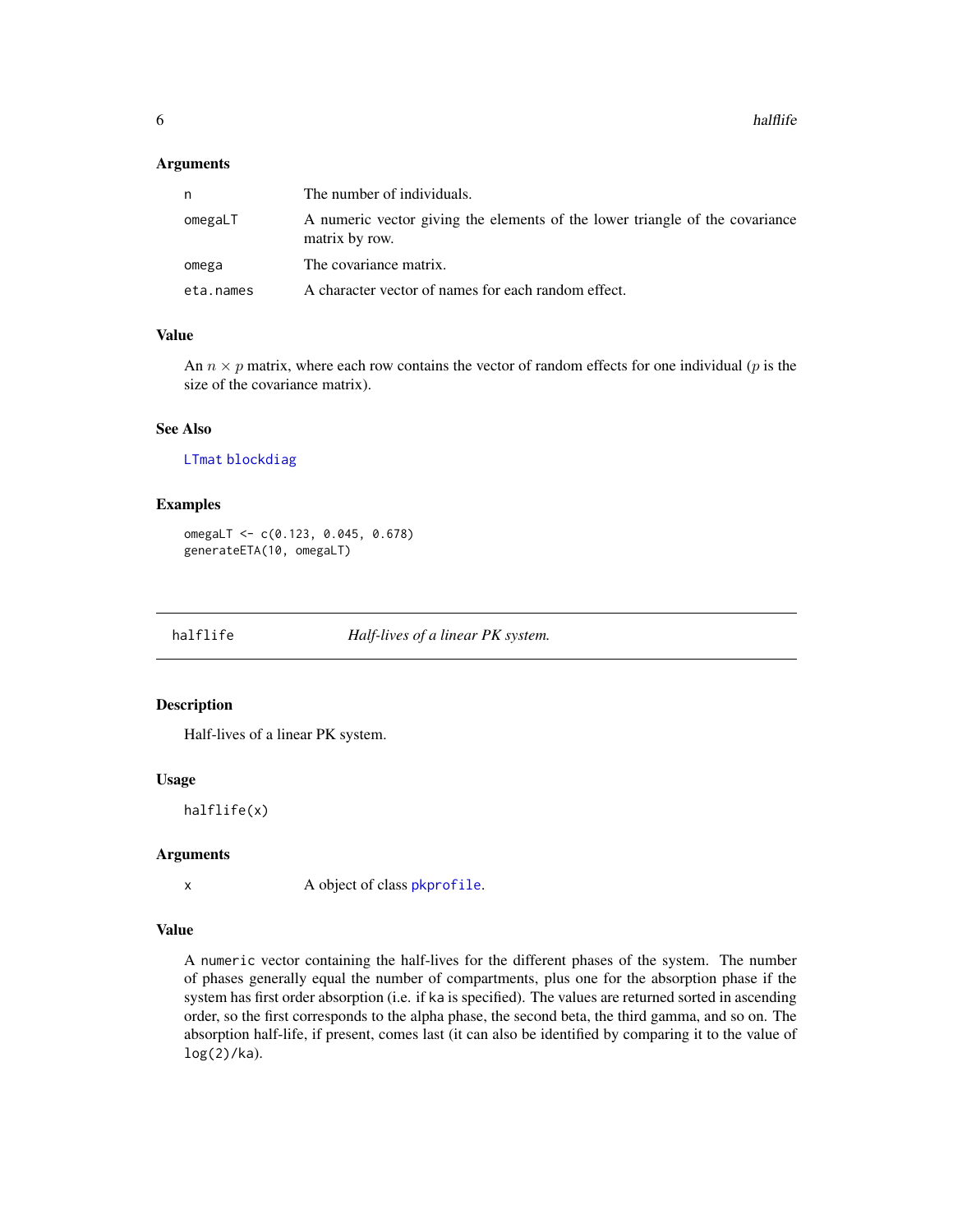#### <span id="page-6-0"></span>linpkApp 7

# Examples

```
y <- pkprofile(0, cl=0.25, vc=5, ka=1.1)
halflife(y)
log(2)/1.1
y <- pkprofile(0, cl=0.25, vc=5, ka=0.01) # Flip-flop kinetics
halflife(y)
log(2)/0.01
# Three-compartment model
y <- pkprofile(0, cl=2, vc=10, q=c(0.5, 0.3), vp=c(30, 40))
halflife(y)
# The terminal half-life can be used to obtain the terminal slope of the
# concentration-time curve on the semi-log scale:
t.obs \leq seq(0, 36, 0.1)
y <- pkprofile(t.obs, cl=0.25, vc=5, ka=1, dose=list(t.dose=0, amt=1))
plot(log2(y))
abline(-2.247927, -1/halflife(y)[1], col=adjustcolor("blue", 0.2), lwd=12)
```
linpkApp *Runs the interactive shiny app.*

#### Description

Runs the interactive shiny app.

### Usage

linpkApp(...)

#### Arguments

... Arguments passed to shiny::runApp().

# Value

Called for its side effects.

# Note

The app requires the following packages:

- 'shiny'
- 'shinyjs'
- 'shinyAce'
- 'dygraphs'

Make they are installed or the app won't work.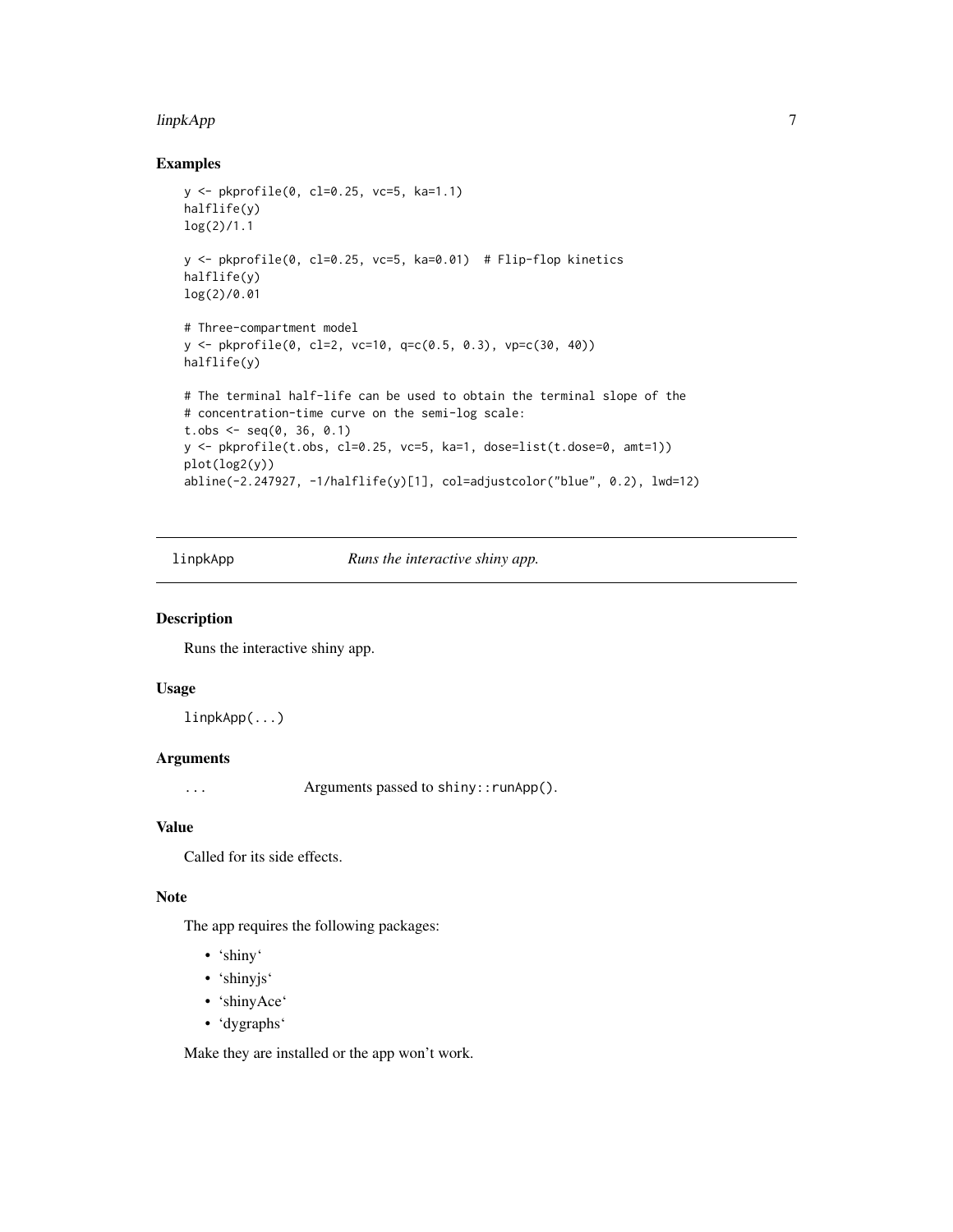# Examples

## Not run: linpkApp()

## End(Not run)

<span id="page-7-2"></span>LTmat *Construct a symmetric matrix from its lower triangle.*

# Description

Construct a symmetric matrix from its lower triangle.

#### Usage

LTmat(LT)

# Arguments

LT A numeric vector giving the elements of the lower triangle of the matrix by row (see examples).

# Value

A symmetric matrix.

# Examples

LTmat(1:6)

<span id="page-7-1"></span>pkprofile *Generate a concentration-time profile.*

# Description

This function generates concentration-time profiles from a linear pharmacokinetic (PK) system, possibly with first-order absorption or zero-order infusion, possibly with one or more peripheral compartments, and possibly under steady-state conditions. Single or multiple doses may be specified.

<span id="page-7-0"></span>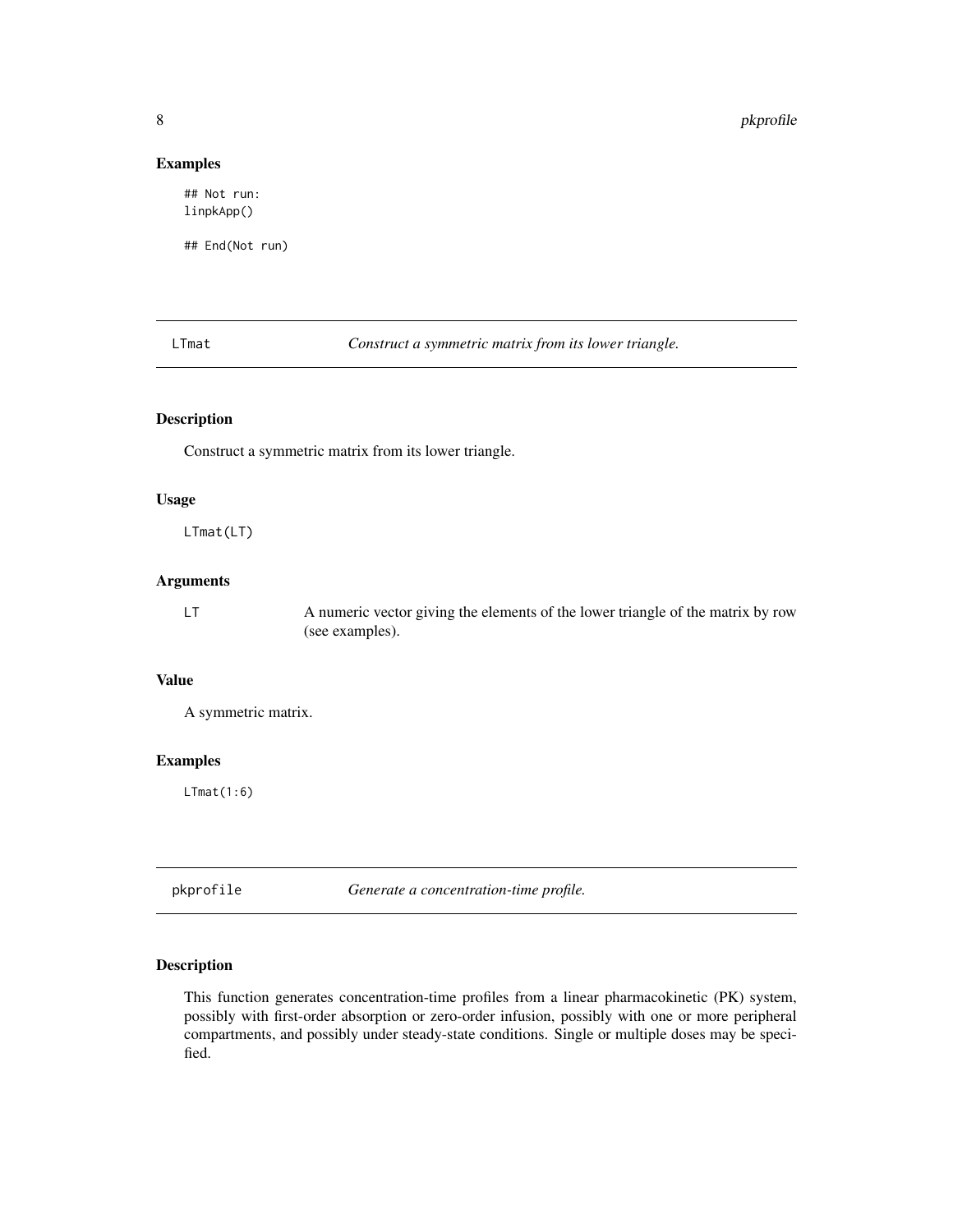#### pkprofile that the set of the set of the set of the set of the set of the set of the set of the set of the set of the set of the set of the set of the set of the set of the set of the set of the set of the set of the set o

# Usage

```
pkprofile(...)
## Default S3 method:
pkprofile(
  t.obs = seq(0, 24, 0.1),cl = 1,vc = 5,
  q = numeric(0),
  vp = numeric(0),
  ka = 0,
 dose = list(t.dose = \theta, amt = 1, rate = \theta, dur = \theta, ii = 24, addl = \theta, ss = \theta, cmt =
    0, \text{ lag} = 0, \text{ f} = 1),sc = vc,initstate = NULL,
  ...
\mathcal{L}## S3 method for class 'matrix'
pkprofile(
  A,
  t.obs = seq(0, 24, 0.1),dose = list(t.dose = \theta, amt = 1, rate = \theta, dur = \theta, ii = 24, addl = \theta, ss = \theta, cmt =
     0, \text{ lag} = 0, \text{ f} = 1),defdose = 1,sc = 1,
  initstate = NULL,
  ...
\mathcal{L}
```
# Arguments

| $\ddotsc$ | Further arguments passed along to other methods.                                                                                          |
|-----------|-------------------------------------------------------------------------------------------------------------------------------------------|
| t.obs     | A numeric vector of times at which to observe concentrations.                                                                             |
| cl        | Central clearance parameter.                                                                                                              |
| <b>VC</b> | Central volume parameter.                                                                                                                 |
| q         | Inter-compartmental clearance. Can be a vector for more than one peripheral<br>compartment, or empty for none. Must match vp in length.   |
| vp        | Peripheral volume. Can be a vector for more than one peripheral compartment,<br>or empty for none. Must match q in length.                |
| ka        | First-order absorption rate parameter. Set to 0 to indicate that there is no first-<br>order absorption ( <i>i.e.</i> bolus or infusion). |
| dose      | A list or data. Frame containing dose information. May contain the following<br>elements:                                                 |
|           | t. dose Dose time (default $0$ ).<br>amt Dose amount (default 1).                                                                         |
|           |                                                                                                                                           |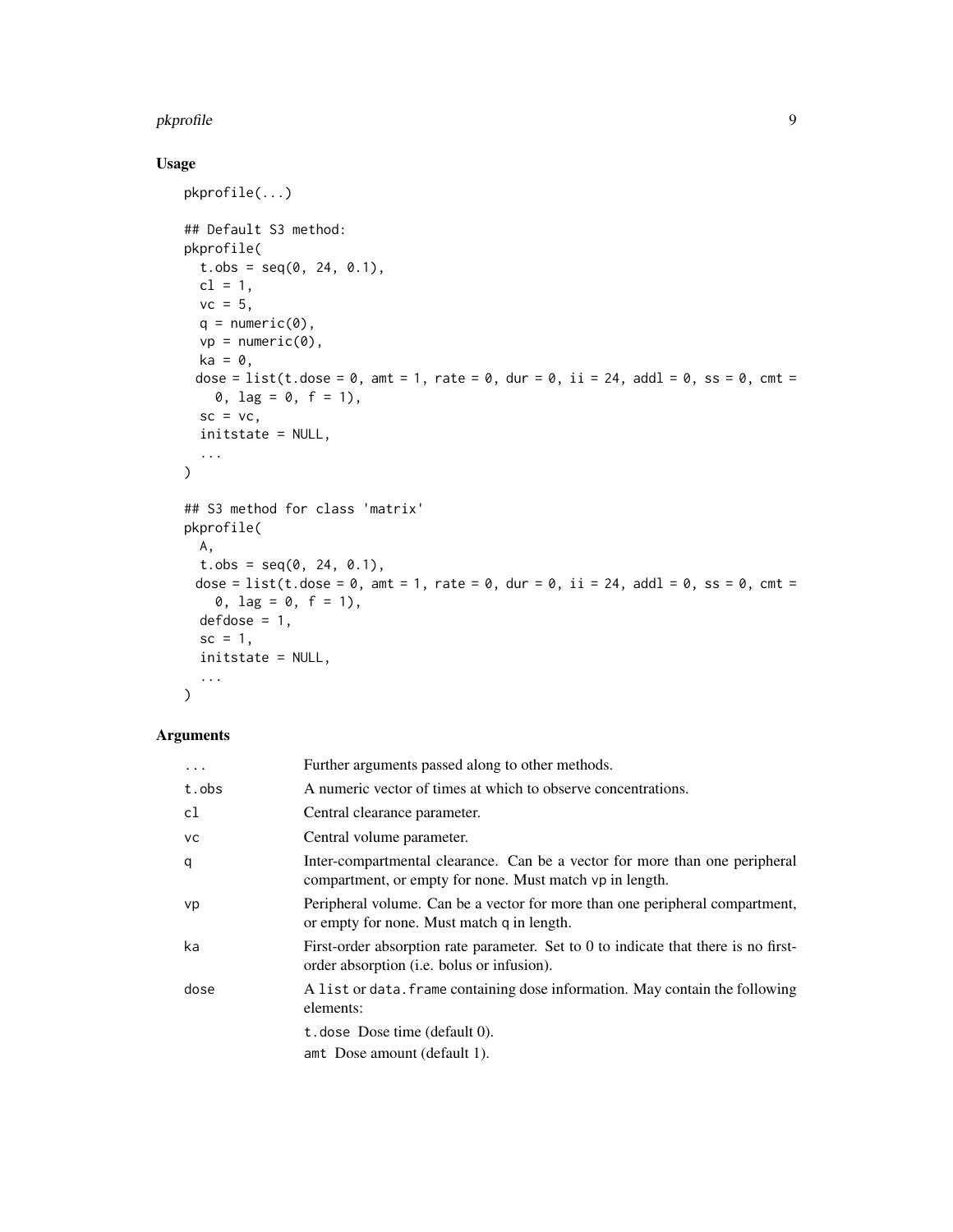<span id="page-9-0"></span>

|           | rate Rate of zero-order infusion, or 0 to ignore (default 0). Only one of rate<br>and dur should be specified unless amt is missing.                                                                                       |
|-----------|----------------------------------------------------------------------------------------------------------------------------------------------------------------------------------------------------------------------------|
|           | dur Duration of zero-order infusion, or 0 to ignore (default 0). Only one of<br>rate and dur should be specified unless amt is missing.                                                                                    |
|           | i i Interdose interval (default 24). Only used if addl or ss are used.                                                                                                                                                     |
|           | addl Number of <i>additional</i> doses (default 0). The total number of doses given<br>is $add1 + 1$ .                                                                                                                     |
|           | ss Indicates that a dose is given under steady-state conditions (default 0 or<br>FALSE; converted to logical internally).                                                                                                  |
|           | cm tThe number of the compartment into which the dose is administered. The<br>default value is 0, which indicates the depot compartment for first-order<br>absorption (i.e. $ka > 0$ ), and central compartment otherwise. |
|           | $\text{lag}$ Time lag (default 0).                                                                                                                                                                                         |
|           | f Bioavailable fraction (default 1).                                                                                                                                                                                       |
| SC        | A scaling constant for the central compartment. Concentrations are obtained by<br>dividing amounts by this constant.                                                                                                       |
| initstate | A numeric vector containing values to initialize the compartments.                                                                                                                                                         |
| A         | A matrix of first-order rate constants between the compartments.                                                                                                                                                           |
| defdose   | The default dose compartment when the compartment is missing or 0.                                                                                                                                                         |
|           |                                                                                                                                                                                                                            |

# Value

An object of class "pkprofile", which is simply a numeric vector of concentration values with some attributes attached to it. This object has its own methods for print, plot, lines and points.

# Methods (by class)

- default: Default method.
- matrix: Matrix method.

#### Warning

Pay attention to the default arguments. They are there for convenience, but may lead to undesired results if one is not careful.

# See Also

- [halflife](#page-5-1)
- [secondary](#page-12-1)
- [print.pkprofile](#page-0-0)
- [plot.pkprofile](#page-0-0)
- [lines.pkprofile](#page-0-0)
- [points.pkprofile](#page-0-0)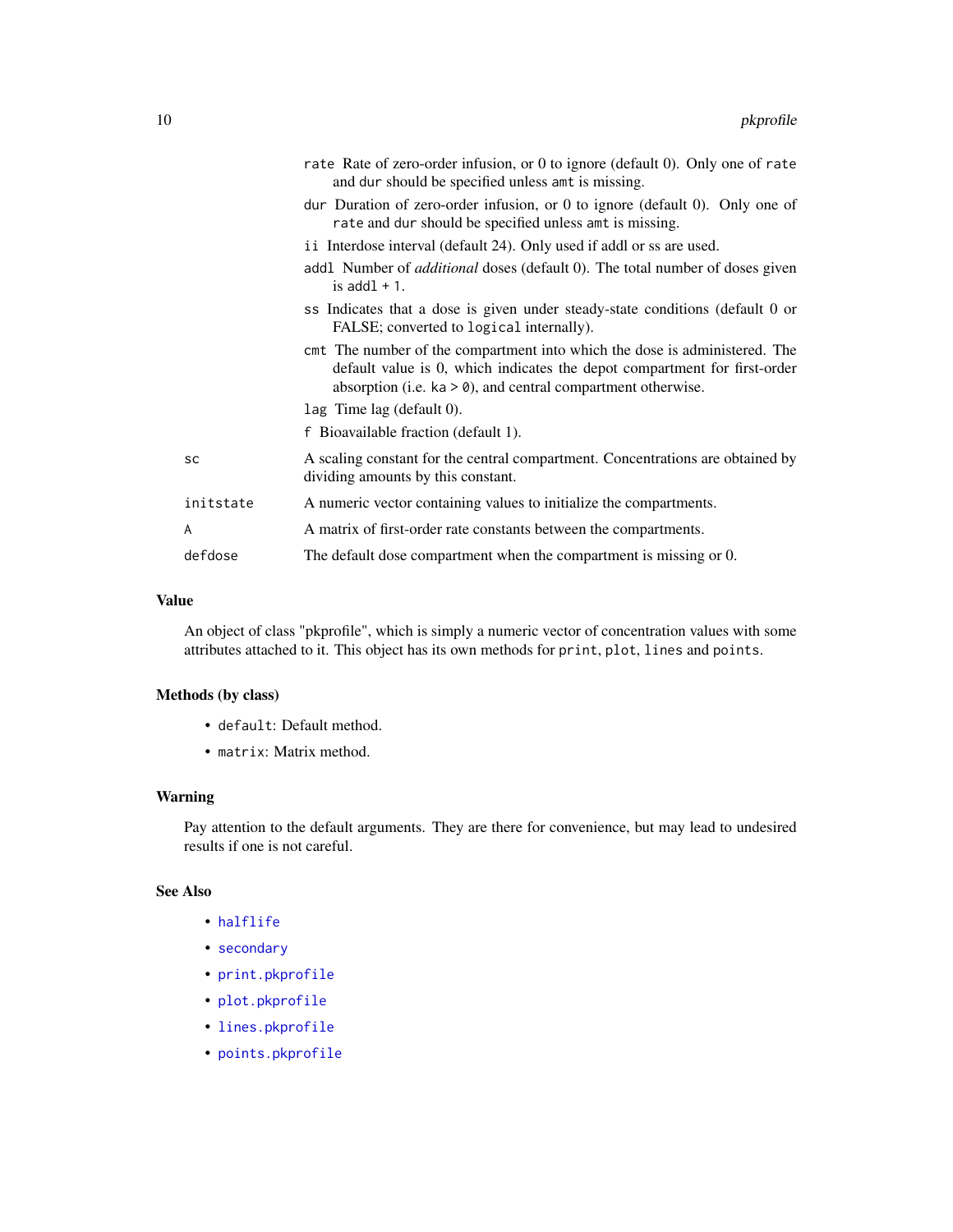#### pkprofile that the state of the state of the state of the state of the state of the state of the state of the state of the state of the state of the state of the state of the state of the state of the state of the state of

#### Examples

# Default values, a bolus injection

```
y <- pkprofile()
plot(y)
t.obs <- seq(0, 24, 0.1)dur \leq -1amt <-1ka \leq 1c1 < -0.25vc < -5q \le -2.5vp \le -10# One-compartment model with first-order absorption, single dose
y <- pkprofile(t.obs, cl=cl, vc=vc, ka=ka, dose=list(amt=amt))
plot(y)
# Two-compartment model with first-order absorption, single dose
y <- pkprofile(t.obs, cl=cl, vc=vc, vp=vp, q=q, ka=ka, dose=list(amt=amt))
plot(y)
# One-compartment model with zero-order infusion, single dose
y <- pkprofile(t.obs, cl=cl, vc=vc, dose=list(dur=dur, amt=amt))
plot(y)
# Two-compartment model with zero-order infusion, single dose
y <- pkprofile(t.obs, cl=cl, vc=vc, vp=vp, q=q, dose=list(dur=dur, amt=amt))
plot(y)
# Two-compartment model with bolus injection, single dose
y <- pkprofile(t.obs, cl=cl, vc=vc, vp=vp, q=q, dose=list(amt=amt))
plot(y)
# Two-compartment model with bolus injection into the peripheral compartment, single dose
y <- pkprofile(t.obs, cl=cl, vc=vc, vp=vp, q=q, dose=list(amt=amt, cmt=2))
plot(y)
# Two-compartment model with zero-order infusion into the peripheral compartment, single dose
y <- pkprofile(t.obs, cl=cl, vc=vc, vp=vp, q=q, dose=list(amt=amt, cmt=2, dur=dur))
plot(y)
t.obs <- seq(0, 24*6, 1)# One-compartment model with first-order absorption, multiple doses
y <- pkprofile(t.obs, cl=cl, vc=vc, ka=ka, dose=list(t.dose=seq(0, 24*5, 12), amt=amt))
plot(y)
# One-compartment model with first-order absorption, multiple doses specified by addl and ii
y <- pkprofile(t.obs, cl=cl, vc=vc, ka=ka, dose=list(t.dose=0, amt=amt, addl=9, ii=12))
plot(y, type="b")
points(y, col="blue")
```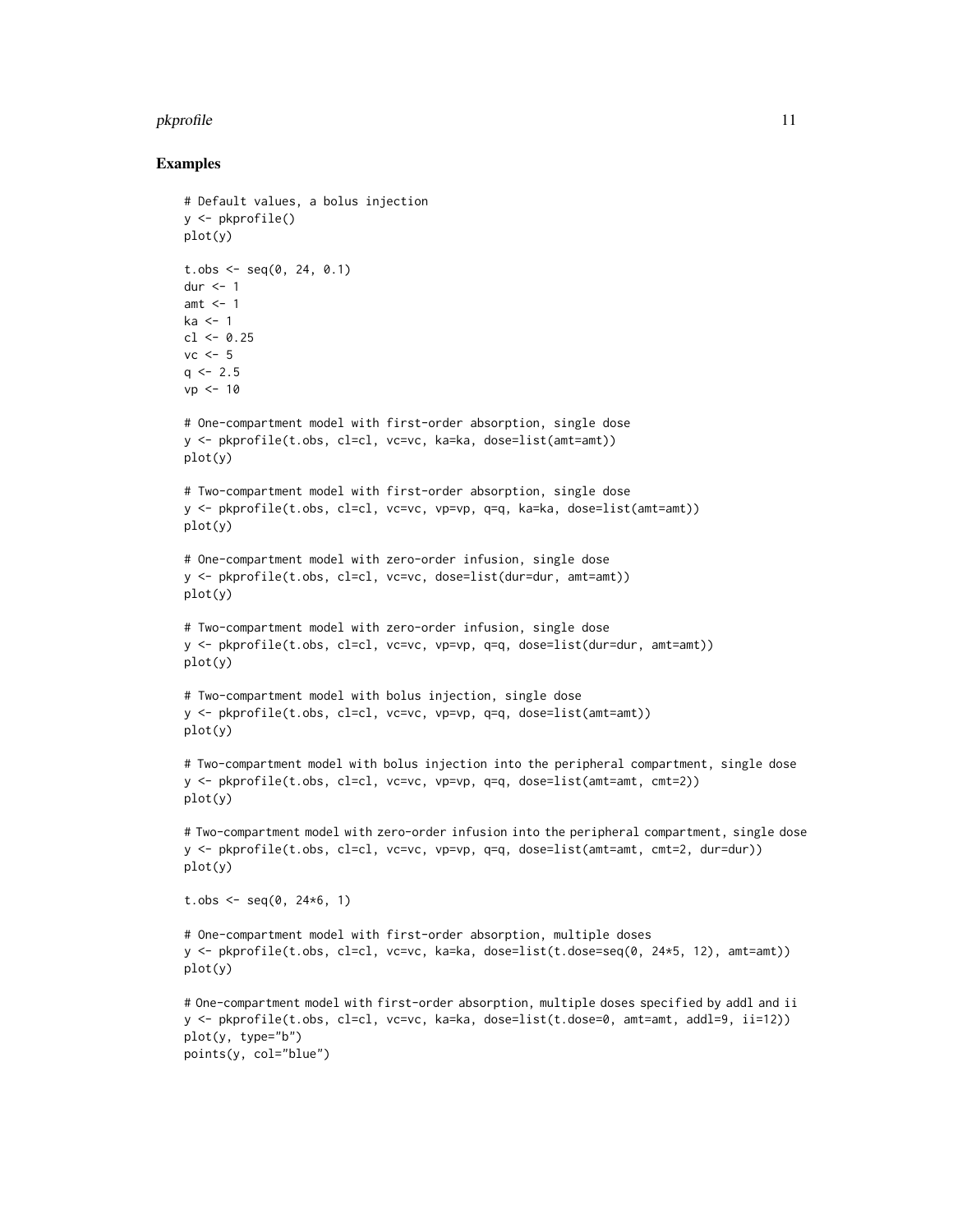```
# One-compartment model with first-order absorption, multiple doses under steady-state conditions
yss <- pkprofile(t.obs, cl=cl, vc=vc, ka=ka, dose=list(t.dose=0, amt=amt, addl=9, ii=12, ss=1))
lines(yss, col="red")
points(yss, col="green")
```
# One-compartment model with zero-order infusion, multiple doses specified by addl and ii y <- pkprofile(t.obs, cl=cl, vc=vc, dose=list(dur=dur, amt=amt, addl=9, ii=12)) plot(y, log="y")

# One-compartment model with zero-order infusion, multiple doses under steady-state conditions yss <- pkprofile(t.obs, cl=cl, vc=vc, dose=list(dur=dur, amt=amt, addl=9, ii=12, ss=1)) lines(yss, col="red")

<span id="page-11-1"></span>pkprofile.pkprofile *Continue an existing concentration-time profile.*

#### Description

This method can be used to append to an existing PK profile, for instance to simulate a PK profile with parameters that change over time. Each time the parameters change, a new call to this method is used to advance the system with the new parameter values.

#### Usage

```
## S3 method for class 'pkprofile'
pkprofile(obj, t.obs = finaltime(obj) + seq(0, 24, 0.1), ..., append = TRUE)
```
#### Arguments

| obi    | An object returned from a previous call to pkprofile.                                                       |
|--------|-------------------------------------------------------------------------------------------------------------|
| t.obs  | A numeric vector of times at which to observe concentrations.                                               |
| .      | Further arguments passed along.                                                                             |
| append | Should the new profile be appended to the current samples? Otherwise, only the<br>new samples are returned. |

#### Value

An object of class "pkprofile".

#### Warning

The new parameters take effect at the time when the previous profile ends. If the previous profile ends before the new sampling starts, the *new* parameters will be used to advance the system to the start of the new sampling.

Any ongoing zero-order infusion at the end of the previous profile is dropped. The remaining infusion amount will NOT be carried forward.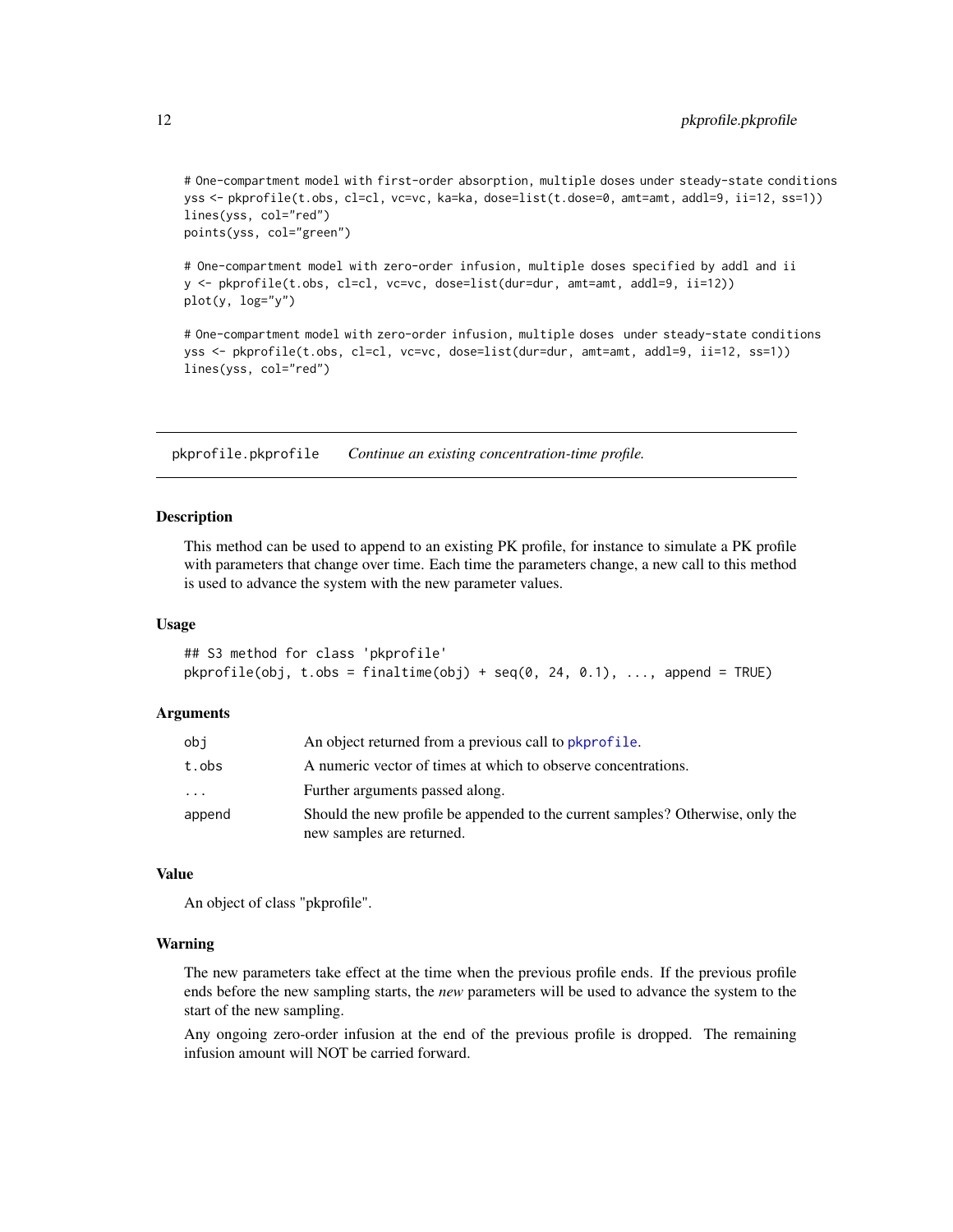#### <span id="page-12-0"></span>secondary 13

# See Also

[pkprofile](#page-7-1)

# Examples

```
t.obs \leq seq(0, 24, 0.1)
amt <-1ka < -1cl < -0.25vc < -5# One-compartment model with first-order absorption
# First dose at time 0
y <- pkprofile(t.obs, cl=cl, vc=vc, ka=ka, dose=list(t.dose=0, amt=amt))
# Second dose at 24h with a lower clearance
y <- pkprofile(y, t.obs+24, cl=0.5*cl, vc=vc, ka=ka, dose=list(t.dose=24, amt=amt))
# Third dose at 48h with a higher clearance
y <- pkprofile(y, t.obs+48, cl=2*cl, vc=vc, ka=ka, dose=list(t.dose=48, amt=amt))
plot(y)
```
<span id="page-12-1"></span>

| secondary | Derive secondary PK parameters. |
|-----------|---------------------------------|
|-----------|---------------------------------|

# Description

Derive secondary PK parameters.

### Usage

```
secondary(x, From = NULL, To = NULL, include.dose.times = T)
```
#### Arguments

| A object of class <b>p</b> kprofile.                                                                    |
|---------------------------------------------------------------------------------------------------------|
| A vector of interval start times. The defaults is the times of the doses.                               |
| A vector of interval end times. The defaults is the time of the next dose, or last<br>observation time. |
| include.dose.times                                                                                      |
| Should dose times (and end of infusion times) be considered in addition to the<br>simulation times?     |
|                                                                                                         |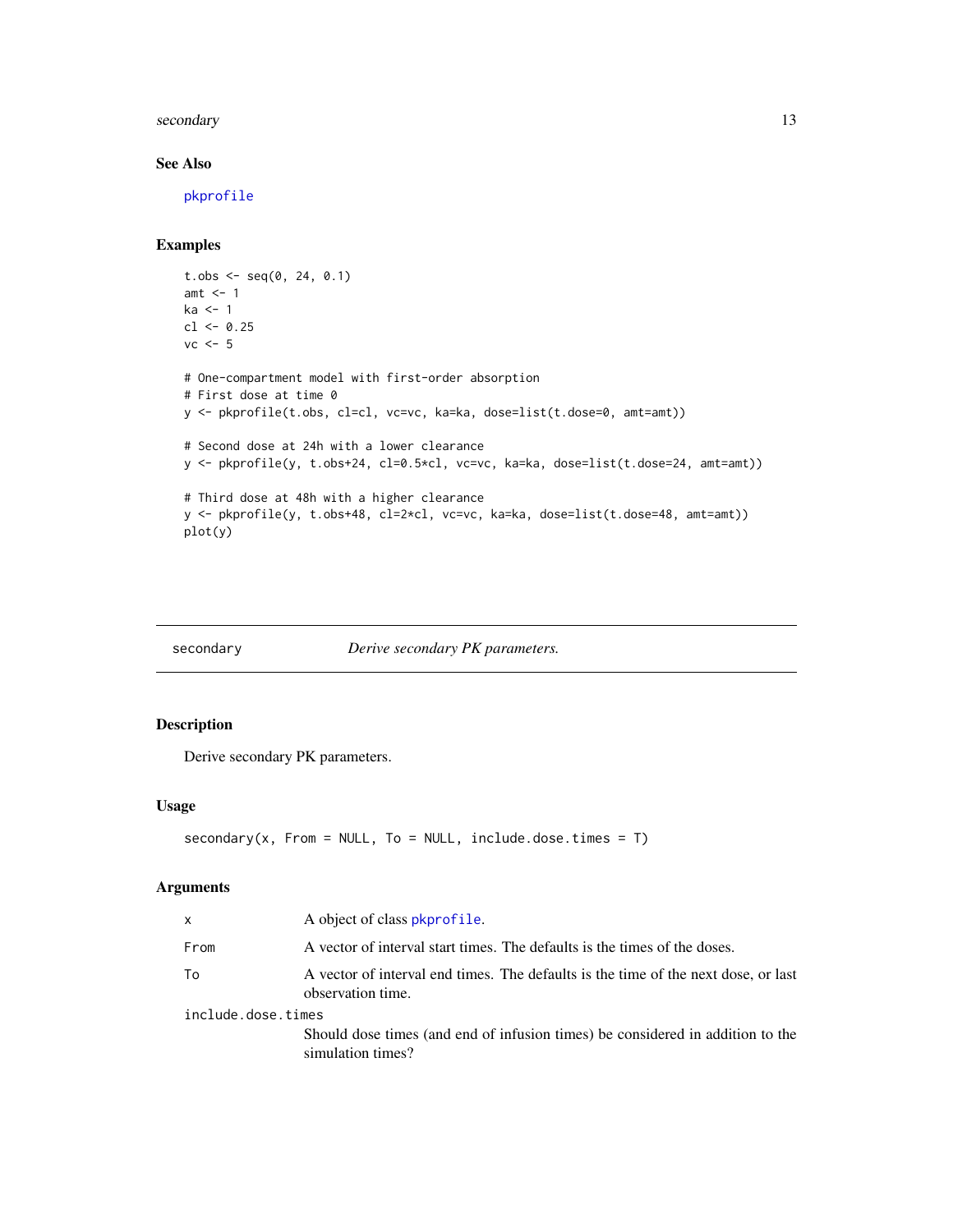#### Value

A data.frame with one row for each time interval and with the following columns:

- From The time of the start of the interval. Can differ from the specified start time because it always corresponds to an actual data point.
- To The time of the end of the interval. Can differ from the specified end time because it always corresponds to an actual data point.
- N The number of distinct data points in the interval used to derive AUC, Cmax, etc.
- Ctrough Concentration at the time of dose (i.e. just prior to the dose). Only present if the start of the interval corresponds to a dose time.
- Cmin Minimum concentration over the interval.
- Tmin Time of the minimum concentration over the interval.
- Cmax Maximum concentration over the interval.
- Tmax Time of the maximum concentration over the interval.
- Cave Average concentration over the interval (calculated by the trapezoid rule).
- AUC Area under the concentration-time curve over the interval (calculated by the trapezoid rule).

# Examples

```
t.obs <- seq(0, 24*4, 0.1)y <- pkprofile(t.obs, cl=0.25, vc=5, ka=1, dose=list(t.dose=0, amt=1, addl=6, ii=12))
secondary(y)
secondary(y, 0, 48)
secondary(y, 0, Inf)
sum(secondary(y)$AUC) # Same as above
plot(y)
with(secondary(y), points(Tmax, Cmax, pch=19, col="blue"))
with(secondary(y), points(Tmin, Cmin, pch=19, col="red"))
with(secondary(y), points(From, Ctrough, pch=19, col="green"))
with(secondary(y), points(From + 6, Cave, pch=19, col="purple", cex=2))
```